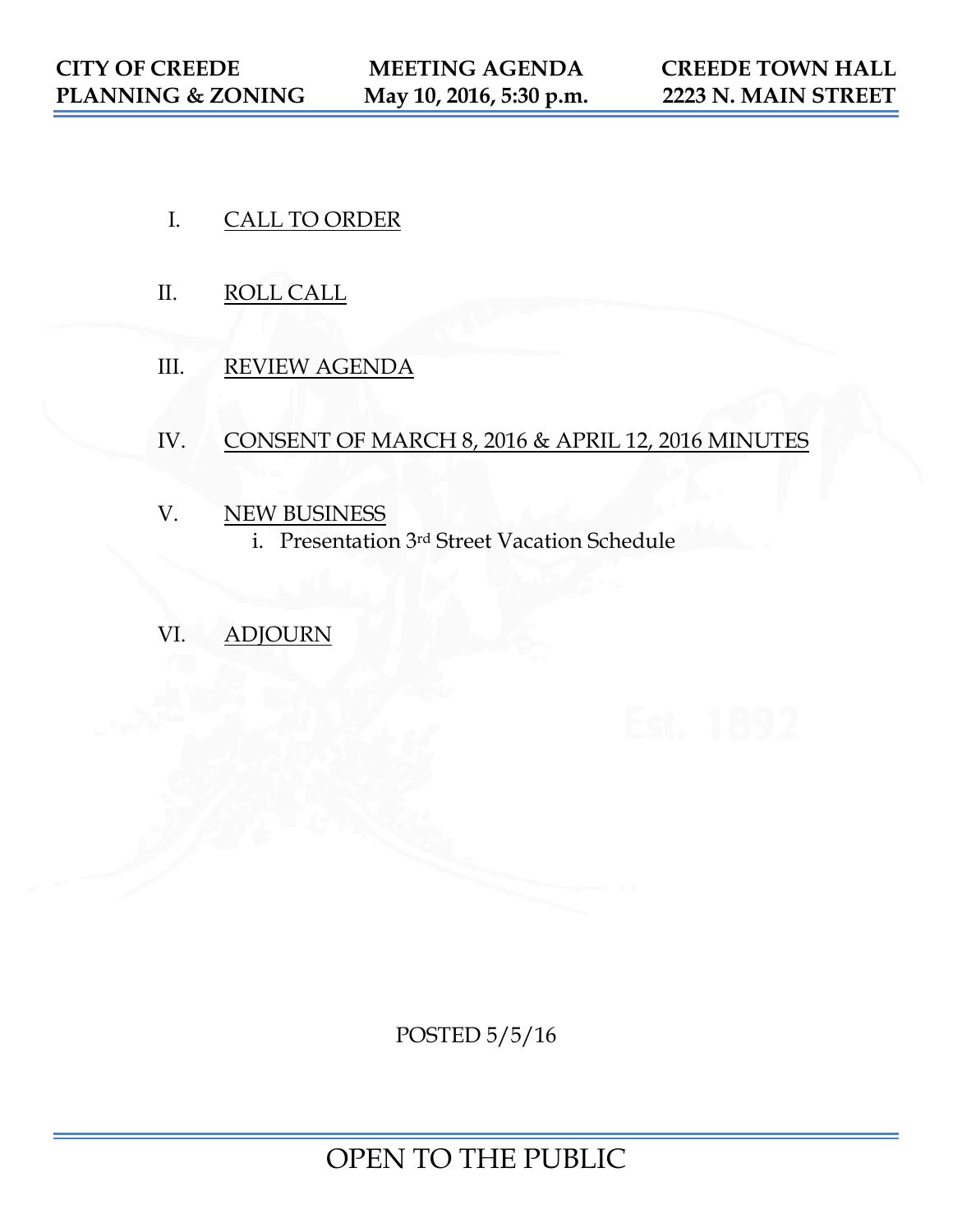# **PLANNING & ZONING COMMISSION CITY OF CREEDE, COLORADO – A TOWN March 8, 2016**

#### REGULAR MEETING

The Planning and Zoning Commission of the City of Creede – a Town, County of Mineral, State of Colorado, met in the Creede Town Hall at the hour of 5:38 p.m. There being present at the call of the roll the following persons:

COMMISSIONERS PRESENT: Ed Vita, Frank Freer, Eric Grossman [by phone, left at 6:48], Lauri Jordan

COMMISSIONERS ABSENT: Rex Sheppard

Commission Chair Jordan, presiding, declared a quorum present:

Those members of staff also present were as follows: Clyde Dooley, Town Manager

#### AGENDA

Commissioner Vita moved and Commissioner Freer seconded to approve the agenda as presented. The vote was unanimous. Commission Chair Jordan declared the motion carried.

#### CONSENT OF FEBRUARY 9, 2016 MINUTES

Commissioner Freer moved and Commissioner Grossman seconded to approve the February 9, 2016 minutes as presented. The vote was unanimous. Commission Chair Jordan declared the motion carried.

#### OLD BUSINESS

DISCUSS/RECOMMEND DEVELOPMENT CODE TOPICS

The Planning & Zoning Commission discussed Rental Property Definitions, Outdoor Storage Definitions, Street Lighting Regulations, and Open Space definitions and percentages at length. No recommendations were made.

#### ADJOURN

There being no further business to come before the Planning and Zoning Commission at this time, Commissioner Freer moved and Commissioner Vita seconded that the meeting be adjourned at 6:53 p.m. The vote was unanimous. Commission Chair Jordan declared the motion carried.

Respectfully submitted:

/*Randi Snead/* Randi Snead, City Clerk/Treasurer

\*These minutes were taken by recording. -rs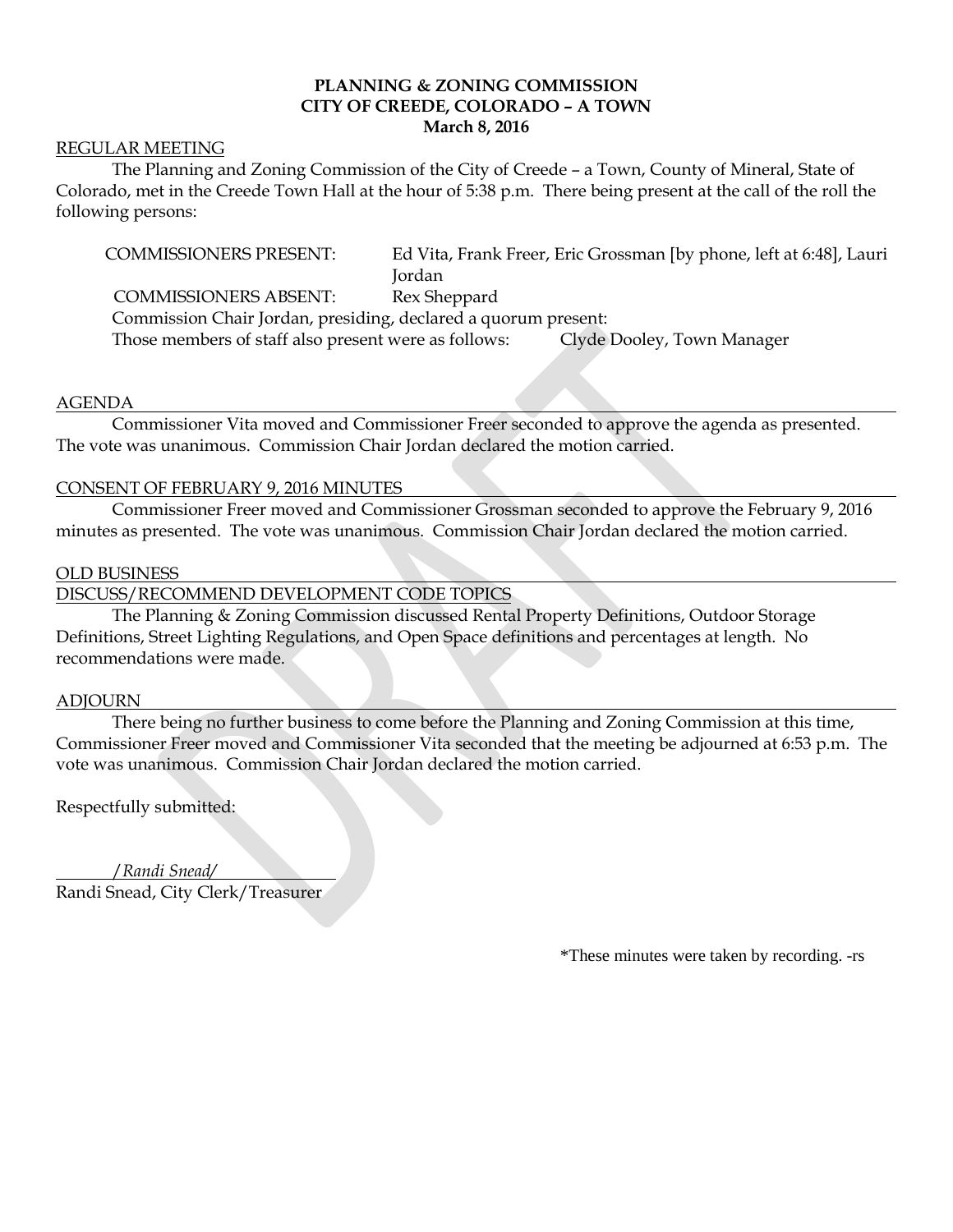# **PLANNING & ZONING COMMISSION CITY OF CREEDE, COLORADO – A TOWN April 12, 2016**

#### REGULAR MEETING

The Planning and Zoning Commission of the City of Creede – a Town, County of Mineral, State of Colorado, met in the Creede Town Hall at the hour of 5:38 p.m. There being present at the call of the roll the following persons:

| <b>COMMISSIONERS PRESENT:</b> | Ed Vita, Frank Freer, Eric Grossman [by phone, left at 6:48], Lauri |
|-------------------------------|---------------------------------------------------------------------|
|                               | Jordan                                                              |
| <b>COMMISSIONERS ABSENT:</b>  | Rex Sheppard                                                        |

Commission Chair Jordan, presiding, declared a quorum present: Those members of staff also present were as follows: Clyde Dooley, Town Manager

#### AGENDA

Manager Dooley added a discussion of a building permit on main street. Commissioner Freer moved and Commissioner Vita seconded to approve the agenda as presented. The vote was unanimous. Commission Chair Jordan declared the motion carried.

#### CONSENT OF MARCH 8, 2016 MINUTES

Per Clerk Snead's request, consent of the March 8, 2016 minutes was tabled to May 8, 2016.

# PUBLIC HEARING AND RELATED ACTIONS

RECOMMEND REZONING OF THE SOUTH HALF OF BLOCK 7, BLOCK 14, THE PORTION OF FOURTH STREET VACATED BY ORDINANCE NO. 188, AND THE NORTH HALF OF BLOCK 15 IN SOUTH CREEDE

Commission Chair Jordan opened the public hearing. There were no comments for or against the rezoning. Two letters had been received in opposition to rezoning. Commission Chair Jordan closed the public hearing. Commissioner Shepperd moved and Commissioner Freer seconded to recommend that the Board of Trustees rezone the south half of Block 7, Block, 14, the portion of Fourth Street vacated by Ordinance 188, and the north half of Block 15 in South Creede. The vote was unanimous. Commission Chair Jordan declared the motion carried.

#### NEW BUSINESS

# DISCUSS FLOODPLAIN PROCEDURES

Dooley presented the Floodplain Permit and described the procedures that would be followed based on the new Development Code when property owners needed to develop floodplain property.

# RECOMMEND LOT 12R BLOCK 25 SUBDIVISION

Dooley presented a land use application for a minor subdivision in Block 25. Commissioner Vita moved and Commissioner Freer seconded to recommend that the Board of Trustees subdivide Lot 12R in Block 25. The vote was unanimous. Commission Chair Jordan declared the motion carried.

# BANK BUILDING PERMIT

Dooley presented a building permit for remodeling a building on Main Street for a new bank. Commissioner Freer moved and Commissioner Shepperd seconded to recommend that Dooley process the building permit by local building inspector review. The vote was unanimous. Commission Chair Jordan declared the motion carried.